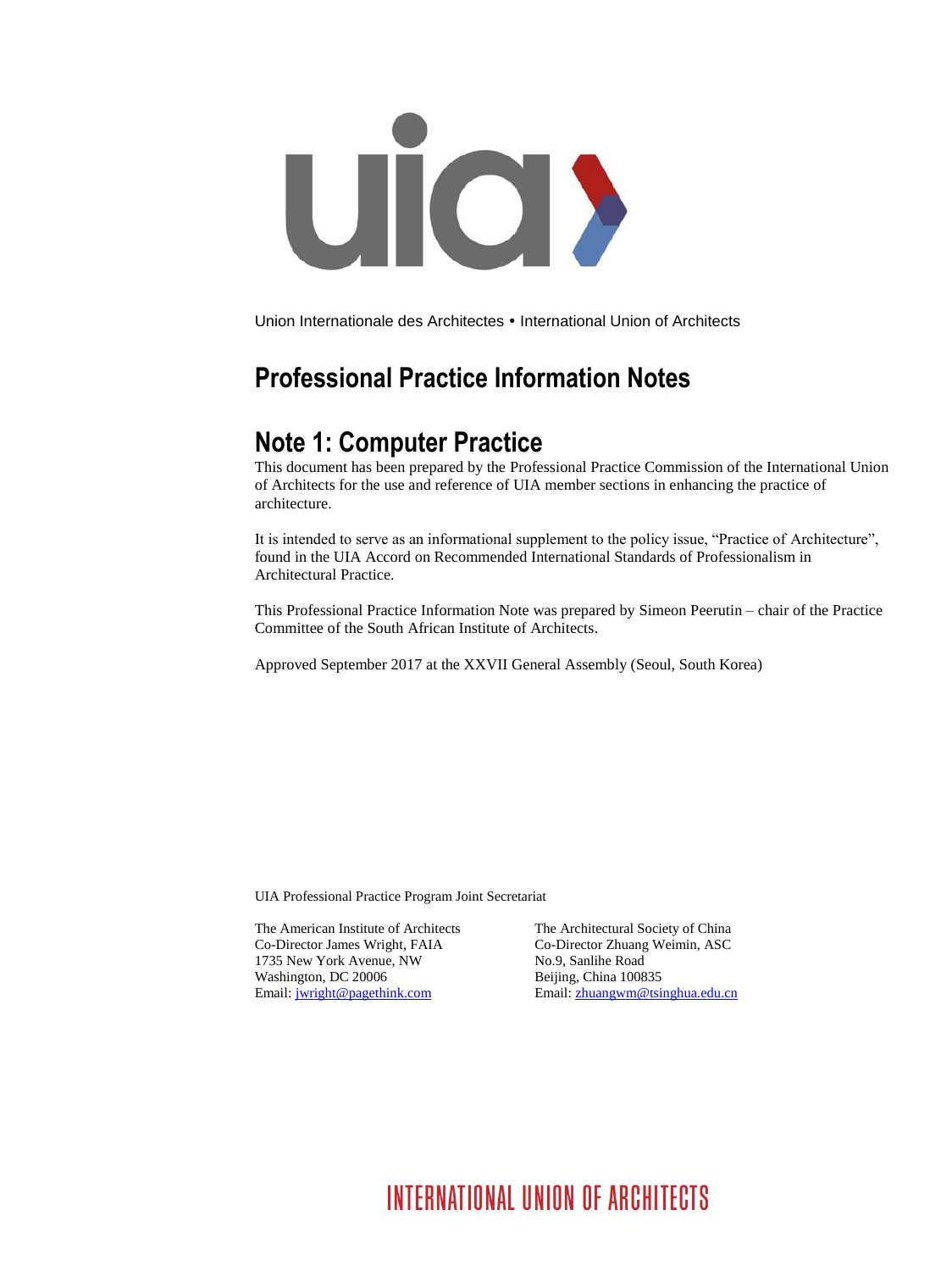

### **Preamble**

This is the second iteration of this Practice Note, the first having been written in 2004. Reading through the first version one is struck by the extent of the changes that have occurred in this one aspect of Architecture over the past 13 years and because of that, and what we know about the pace of change in this technological age, it is important that the text that follows is written is such a way as to remain relevant for the longest time possible.

Another significant issue is the uneven access to technology in Architecture due to the high cost of various components, from hardware and software to the cost of data. Beyond cost there are still many places where little is available. This Practice Note does not attempt to address this issue at this stage but would welcome input from regions where solutions are being found to allow the benefits of the latest technology to be felt by all.

When reading the text below it is also important to bear in mind that all of this technology is used by people. These people are no longer a relatively homogeneous group. The older Architects who grew up using a drawing board are, in the main, not able to use the main CAD software which is so familiar to new graduates. Even the new graduates cannot hope to master the full range of tasks the various software packages offer. Technology purchases (and now increasingly, subscriptions) in a Practice is a significant expense, and decisions on expenditure are often taken by people who do not own the business or who do own the business but do not fully understand the technology. This will change over the course of the next few decades but meanwhile more support and information is probably needed for older practitioners, whether they realize it or not.

A final introductory remark. Notwithstanding the pervasiveness of computers in every aspect of Architecture now, it is clear that this technology and the use thereof is still in its infancy. As will become clear reading the text below, there are multiple platforms, multiple standards, differing legislation, and quite a few unresolved issues. Given the competing multinationals, and the current mood favoring nationalism over globalization can we see a way to maturity and common standards?

The following measures are recommended to be taken by UIA Member Sections:

- 1) To increase the education of members in new technologies and applications.
- 2) To intensify the relationships with commercial software producers in terms of long-term planning for products, technical up-dates and group contracts that benefit members.
- 3) To define the role of professional bodies in evaluating available software programs.
- 4) To further development of domestic and international standards.
- 5) To support the opportunity for the UIA to become engaged with the major international computer organizations.
- 6) To inform their members regularly about the developments in computer technology, especially in relation to collaboration, data protection and electronic signatures/verification.

### **I. Hardware**

From massive immovable boxes and monochrome text screens to fully portable computing in 40 years. Today's smartphones have more computing power and storage capacity than the first usable CAD workstations. Most Architects in the developed world probably have 3 devices – desktop pc, laptop and smartphone. Quite a few no doubt add a tablet to that. This proliferation of platforms will be increasingly reliant upon data access across all the platforms and much development in software seems to be focusing on this cross-platform use. At present, due to hardware limitations of mobile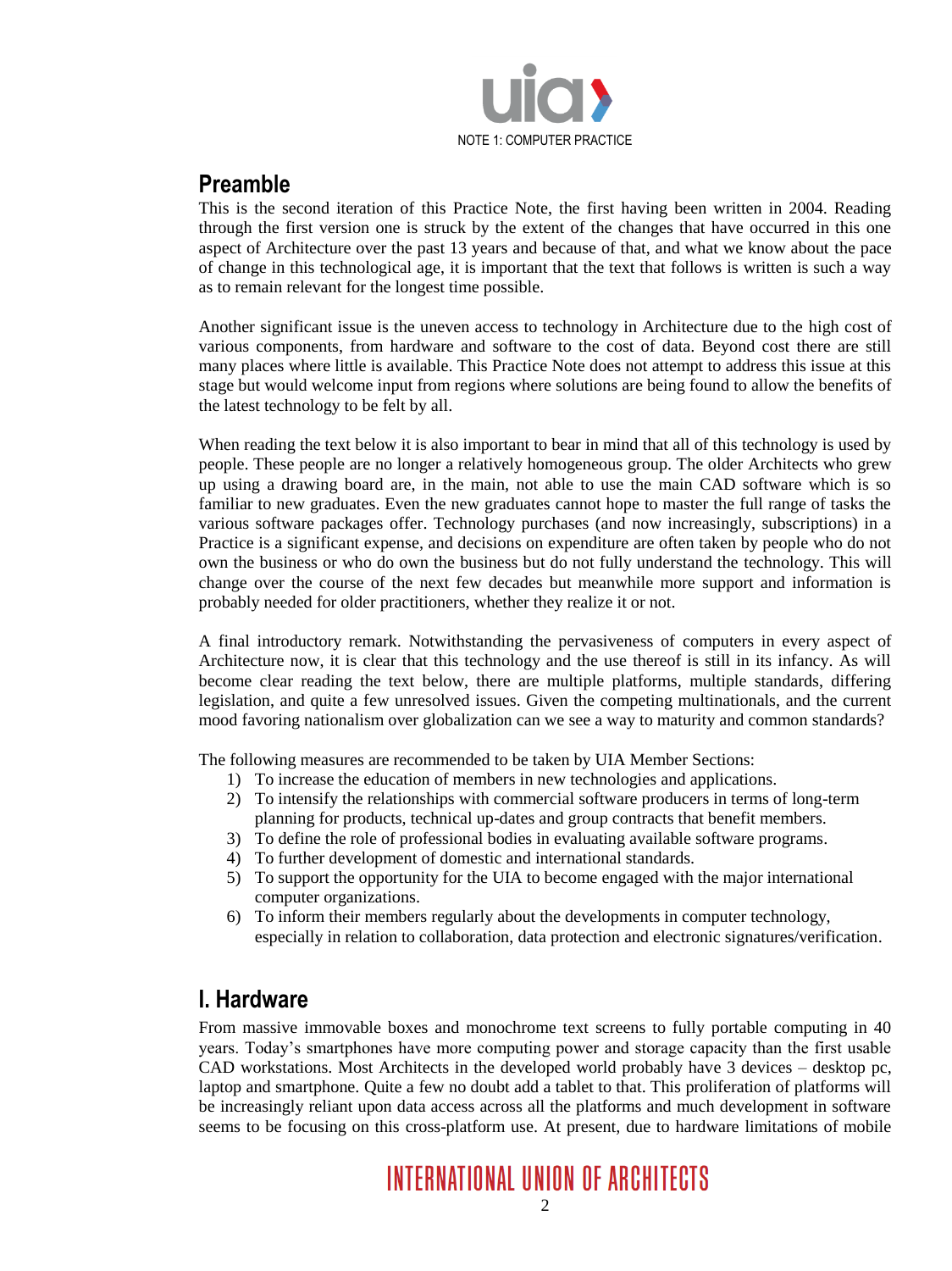

platforms, software has to be scaled down to work effectively. This will change but whether it will ever catch up will depend on future software development.

Probably one of the biggest issues facing practitioners is the ever-increasing need for computer power, resulting in an ever-increasing investment in the technology. Hardware failure is still a concern resulting in the requirement for protocols to ensure redundancy and backups are an integral part of any system. Having said that, the growth of cloud computing and the increase in data transfer speeds is resulting in less reliance on desktop power.

### **II. Software**

Most Architects are now reliant on a plethora of software programs to practice their craft Admin: Word Processing, Email, Spreadsheet CAD: 2D drafting, 3D modeling, BIM Presentation: Slideshow, Image Editing, Layout Collaboration: Cloud and server based data sharing programs, and Document Management

Cloud based computing and subscription models for purchasing software lowers the initial expenditure but replaces it with and ongoing commitment. It remains to be seen whether this is a good thing in the long term but it does have the immediate effect of lowering the entry level cost and providing software companies worth an ongoing source of income with which to continuously improve their product.

In core areas, software giants dominate the market. Competition from open-source software and other vendors has forced some of the major players into continuous improvement but as this is written one cannot say the same for others who hold somewhat of a monopoly in various critical areas. Major companies that dominate the CAD market for example sometimes leave their customers bewildered by their suite of products and their continued bundling of various packages together makes the subscription unnecessarily expensive. It is almost certain that in countries where regulation is not properly policed, pirate or cracked versions are commonplace if not prevalent resulting in unfair competition with the more law-abiding practitioners.

One interesting development is the growth of relatively low cost apps for tablets, which while not replacing any of the major packages yet, have made some inroads into the dominance. It remains to be seen what place these apps will hold within the range of software options.

What skills will new Architects be required to learn at University? Is it reasonable to expect a graduate to come equipped with a reasonable level of skill across all software types?

#### **III. Processes**

#### **1. 2D CAD**

Given the cost and the learning curve associate with integrated BIM/3D modeling there is still a place for what is effectively an electronic drawing board, albeit a very powerful one. In this environment, information is most often transferred via email in the form of drawing files. These are then referenced into the files of the professional involved in the project.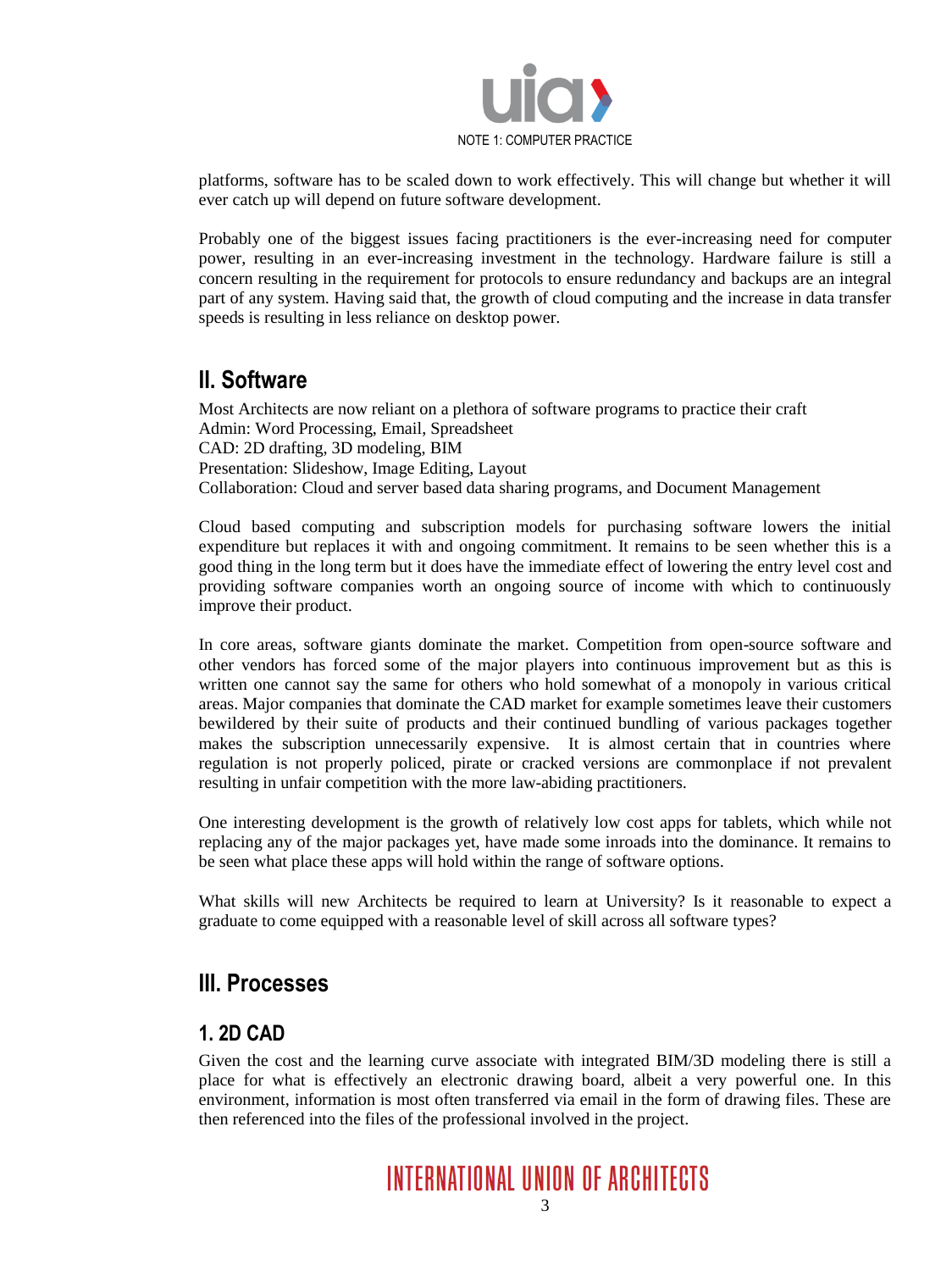

#### **2. 3D Modelling**

This process follows two different paths but it seems they are starting to converge. The first is simple modeling via another program like Sketch Up, probably the best known of the modeling packages. The second is intelligent modeling within an integrated program. This latter process is the precursor to full Building Information Modeling (BIM), described more fully below. Both paths can lead further to full photo realistic images, fly-through and virtual reality experiences, all done with yet another software package.

#### **3. BIM (Building Information Modeling)**

BIM is an integrated digital process providing coordinated reliable information about a project through all phases, from design through construction and into operation. It promises that through systematic adoption buildings will be procured faster, more economically and with less environmental impact.

Simply put BIM starts with building a 3D model of a building but this time with intelligent components which comprise both graphical and non-graphical information which can then be utilized in several ways:

- The model can be shared, resulting in a truly collaborative process albeit one still led by Architects
- Schedules can be extracted.
- Specifications can be extracted
- The number and extent of components can be measured and compiled into a cost plan or bill of quantities
- The performance of a building can be analyzed structure, energy, water, life-cycle, etc.
- Clashes between components can be detected.
- Maintenance schedules can be extracted and alerts can be programmed. The model as the tool for managing building maintenance and cost in use. (Operational BIM)

 $\bullet$ 

All of the above examples assume the components have been built with the necessary information embedded. This is most often not the case and only a fraction of the power of BIM is presently being utilized in most projects.

One problem not discussed enough at present is the difficulty in estimating how long building the model takes. Previously the focus was on 2D output and reasonably accurate guidelines were developed. Now the output is the least time consuming part of the process and the time is more influenced by the number and type of complex geometries needed and how many new components need to be sourced or built. Fee calculations are now much harder to calculate accurately and harder to compare like for like. Much more research and guidance is needed in this area.

Another problematic area in relation to the 3D model is the accuracy of the information modeled. At present, there does not appear to be a tried and tested methodology for checking the integrity of the model which is not time-consuming and difficult to record.

There is a question as to whether Architects will be able to obtain significantly better fees when able to fully load a model with intelligent components, or will most of the information continue to come from suppliers of the materials via third party vendors as is currently the case. Then the real skill will

**INTERNATIONAL UNION OF ARCHITECTS**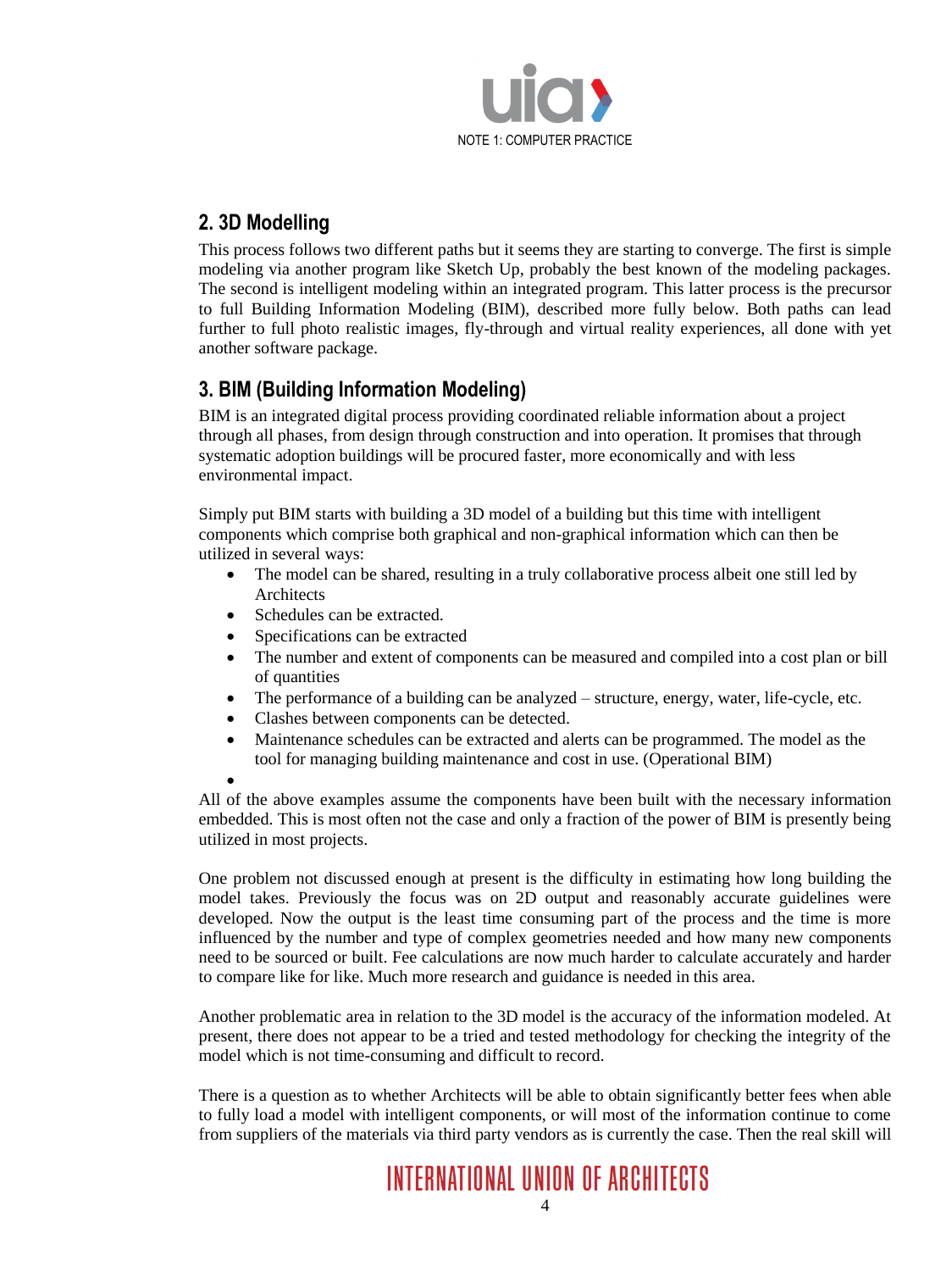

be in manipulating the data and extracting it is usable forms. Are Architects going to surrender this area to other consultants or acquire the necessary skills?

One contested area that needs urgent and careful consideration is the question of what standards to adopt in the building and sharing of the model. There is a growing recognition among professionals of the desirability of adopting open standards and an inclusive format that does not exclude anyone form competing because of the software that they use. IFC is the only open and inclusive format available to the international market and software developers need encouragement and persuasion to integrate this functionality completely and seamlessly into the offerings.

All paths probably lead to BIM but as at the present day, the paths are numerous and uneven. BIM standards in the most developed countries are often very complex and the variances can be significant. BIM standards across most of the rest of the world is either non-existent or in its infancy. BIM adoption is equally patchy. This is not because of the availability of the technology but because of the variety and complexity of standards and the required change in attitude, knowledge and skill of the Architects who will need to lead this process.

Design Professionals need to understand more fully that their roles need to transform to include things like:

- Defining BIM expertise levels
- Familiarity and use of Level of Development (LOD) standards
- Perceived Return on Investment in BIM
- Reasons for implementing or not implementing BIM
- Factors delaying the decisions to move to BIM
- Factors encouraging BIM adoption

At the same time the importance of developing a BIM strategy (BIM Execution Plan and Employers Information Requirements) on a project by project basis cannot be overstated.

The UIA has an opportunity to engage with the major software vendors, BIM Institutes and Architectural Associations around the world in an attempt to harmonize simplify and promote a common standard. This is unquestionably the issue around which Architects can regain some of the ground lost to other construction professionals and it should not be left to others to define the terms of this engagement.

#### **4. Procurement**

From the procurement of professional services through the procurement of construction tenders to the procurement of trade-or sub-contract packages, the electronic distribution of information is now almost universally adopted wherever there is a robust enough data network. Two aspects require specific attention. The first is the maintenance of anonymity with submissions for competitions. (How is this done?). The second is the maintenance of transparency when opening and evaluating tenders. (How is this done?).

#### **5. Communication**

There is no doubt that electronic communication is fast and effective. For some time, email was the only electronic medium but now the plethora of media results in problems of organization. How is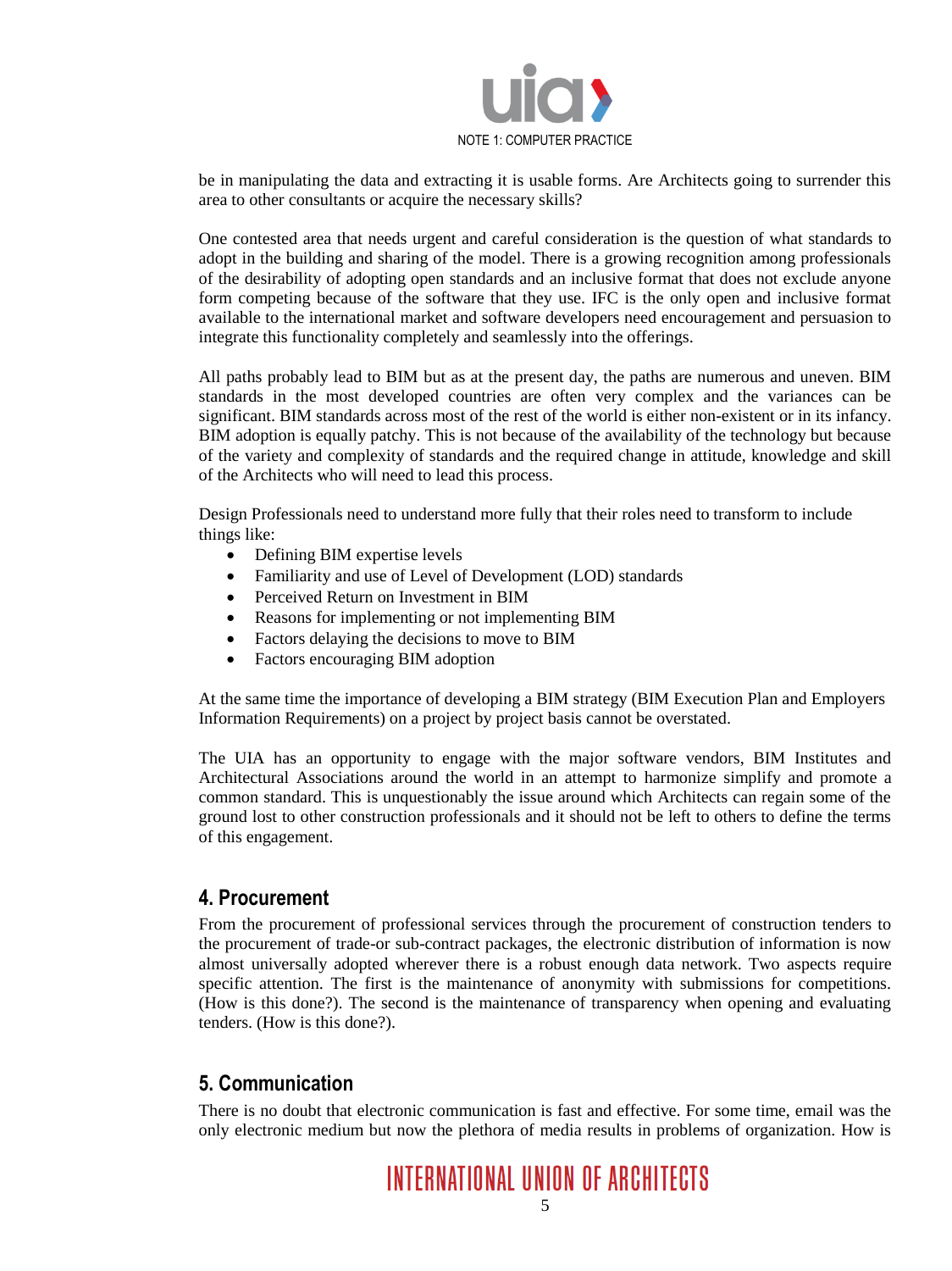

the data organized and maintained when a SMS or other instant message format can be an acceptable means of communication, often with an image attached? While no doubt many projects have clear protocols, this is by no means universal. Should there be one or a few acceptable protocols or is it incumbent upon every project team to define the protocols? Communication is one side of the coin; the other is data transfer, more fully described below.

#### **6. Document Management**

Soon after the beginning of drawings/data transfer via email the need for an independent platform for data exchange and record keeping was identified. These platforms, now web/cloud based, are well developed but not as widely used as they should be. One of the obstacles is cost; the other is ease of use, and a third is the development of an alternative to document sharing, namely a Common Data Environment. How this is to be managed is not entirely clear where the model, accessible to all parties including the Contractor, is updated incrementally and continuously, and by different parties.

#### **7. The Virtual Office**

With the increase in data transfer speeds, shared servers and cheap reliable video conferencing the age of the virtual office – architects working in different locations in real time on a shared model is upon us.

Currently this mostly manifests itself in Outsourcing, where a portion of the work is done in a location remote from the project and/or the Architect's office, it is puzzling that more practices in the first world have not taken advantage of the possibilities inherent in forming a team or practice comprising highly skilled experts in market sectors in the country where the work/project is sought with skilled general operators in a country with a lower cost base.

#### **8. Standardization**

The International Standards Organization publishes various standards related to IT security, CAD, BIM, use of the internet and other related issues. Members are encouraged to follow the developments of these standards by regularly visiting the ISO website at https://www.iso.org/home.html

### **IV. Legal and other Issues**

#### **1. E- Commerce - General Information to be Provided**

It is recommended that UIA Member Sections ensure that service providers should render easily, directly and permanently accessible to the recipients of the service and competent authorities, at least the following information<sup>1</sup>:

- The name of the service provider;
- The geographic address at which the service provider is established;
- The details of the service provider, including his electronic mail address, which allow him to be contacted rapidly and communicated with in a direct and effective manner;
- Where the service provider is registered in a trade or similar public register, the trade register in which the service provider is entered and his registration number, or equivalent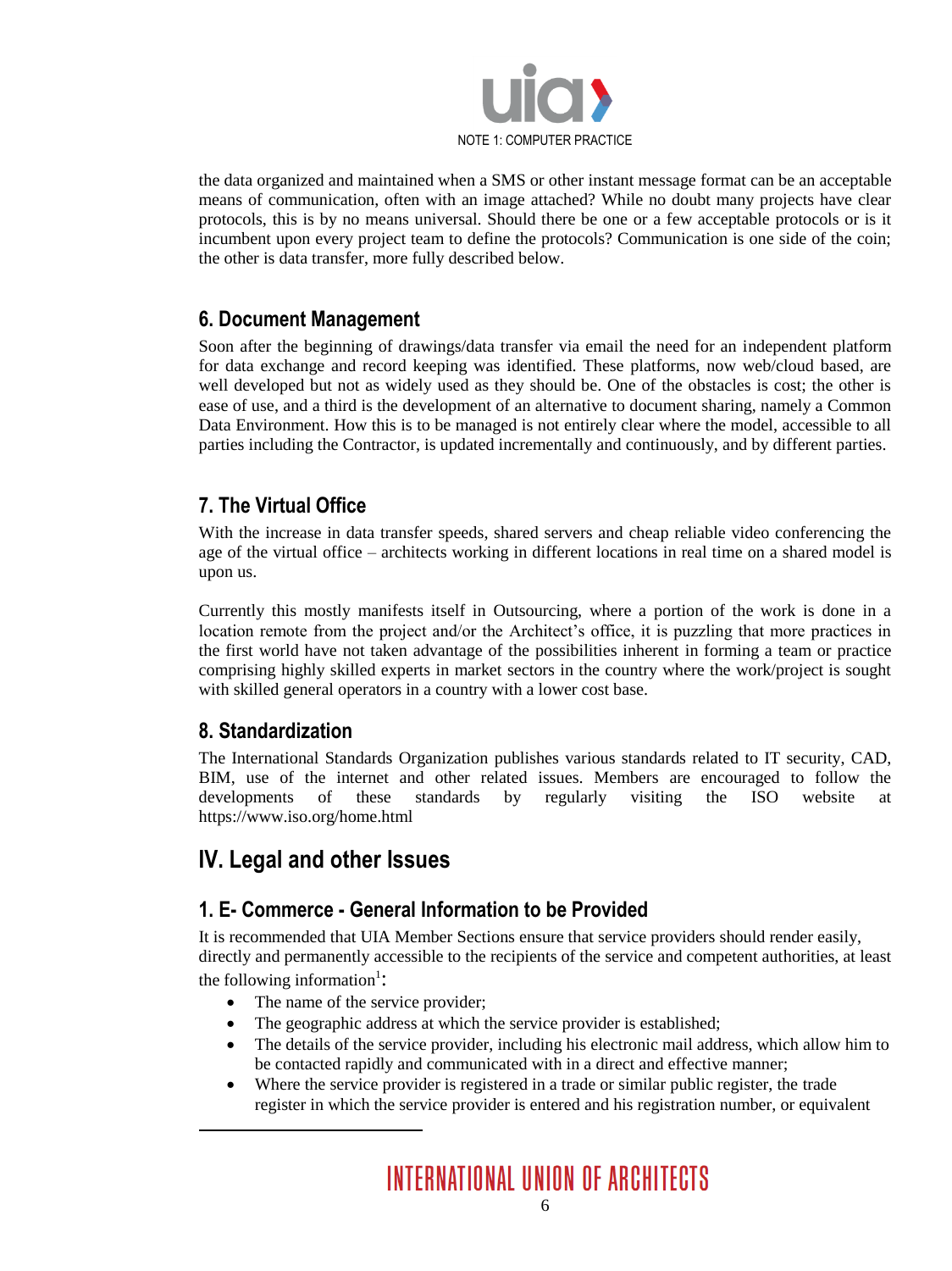

means of identification in that register;

- Where the activity is subject to an authorization scheme, the particulars of the relevant supervisory authority;
- Any professional body or similar institution with which the service provider is registered:
- The professional title and the Member State where it has been granted;
- A reference to the applicable professional rules in the Member State of establishment and the means to access; and
- Where the service provider undertakes an activity that is subject to the Value-Added Tax (VAT), the relevant identification number.

In addition to other information requirements established in the relevant jurisdiction of a UIA Member Section, it must at least be ensured that, where information society services refer to prices, these are to be indicated clearly and unambiguously and, in particular, must indicate whether they are inclusive of tax.

#### **2. International Contract Law**

As more fully discussed below, there is no clearer indication of the maturity (or lack thereof) of this technology than in the legal frameworks and precedents governing the exchange of information.

Verifying authenticity is the first key area of potential contention. Not only the author and the recipients but also the contents of any electronic document. It seems most Practitioners just trust that if a problem is ever encountered it is surmountable. Is this acceptable or should there be tighter controls?

The second critical area is authorship and responsibility in the age of BIM, where a building model is truly collaborative and origination blurs. Will a collective responsibility emerge?

Per international contract law the parties to the contract themselves can determine the law to be applied. This must be done expressly and should always be included in the contract in writing. In case the law to be applied has not been determined, the contract is subject to the law of the State which it is most closely connected to. According to legal assumptions, a contract has the closest connection with that State in which the contracting party, who shall render the characteristic services, is normally based at the time of signing the contract. The characteristic service of an architectural contract is the planning service so that the residence of the architect is principally decisive. However, in the case of drawing offices being commissioned by an architect in a foreign nation, the legal situation is different. In this case, the characteristic service is the drawing of plans which means that in the absence of a legal choice, the law of the respective foreign State will have to be applied.

It is recommended that UIA Member Sections inform their members about the implications of international contract law as regard to electronic commerce.

### **V. Data**

As mentioned in various paragraphs above, the explosion of data as well as the various forms data is created, combined, transformed and transmitted presents serious technical, management and legal challenges.

**INTERNATIONAL UNION OF ARCHITECTS**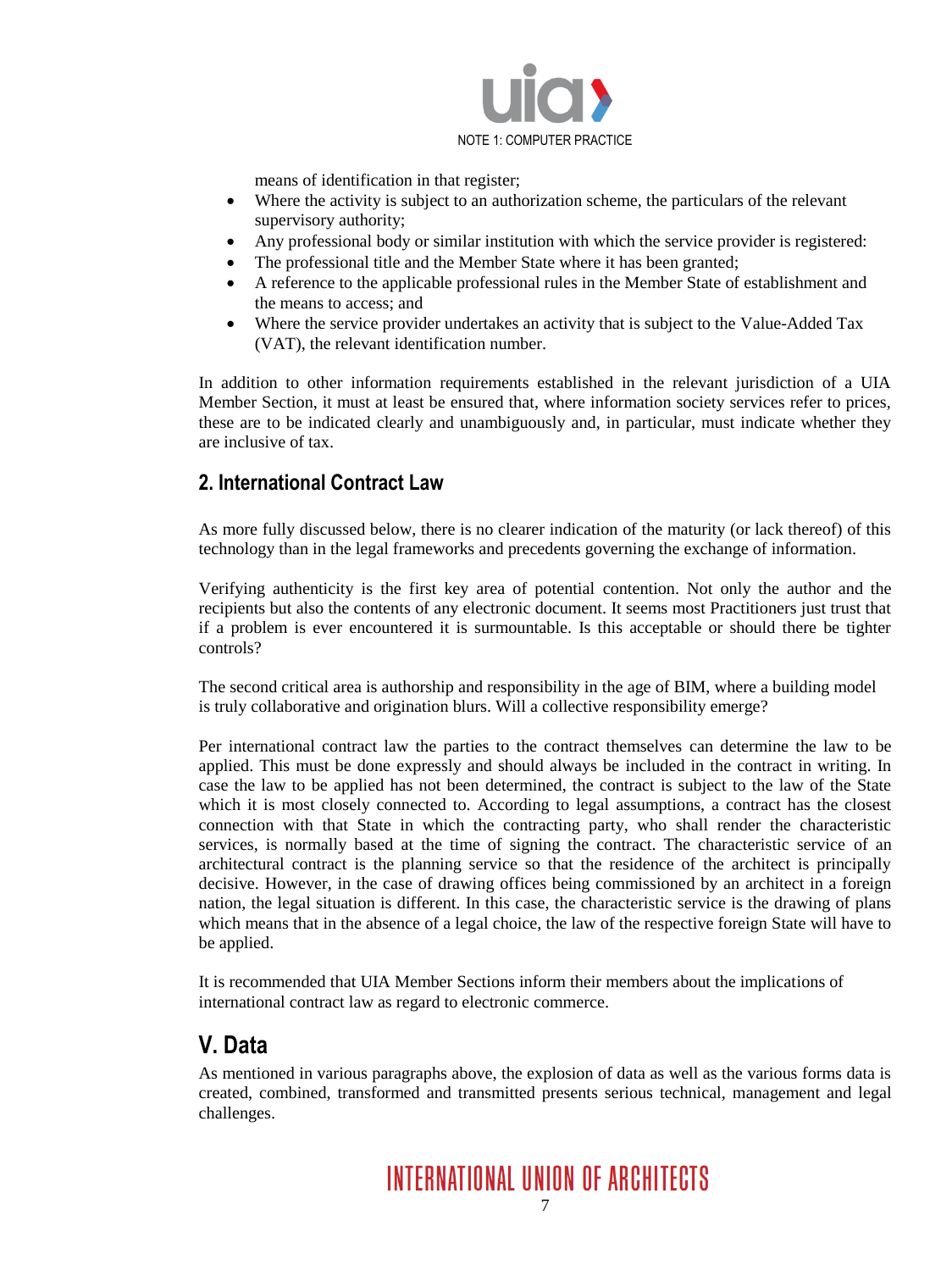

Authorship and authenticity have already been mentioned in relation to the BIM model but it applies equally to all data. If technical/supplier websites are continuously updated whose responsibility will it be if outdated information is used?

File size is problematic in countries with slow networks or high data costs. This is limiting full collaboration on a 3d model in real time.

File formats can also present challenges and so in order to safeguard against even greater monopolistic practices it is essential that open file formats be adopted. In this regard, and in relation to various CAD/BIM/modeling packages, IFC format is particularly important.

Data security, storage and back-up are mission critical areas of a business but, anecdotally, all except the larger practices (with IT staff) do not pay enough attention to this matter. Vulnerability to theft, alteration, virus, malware, cookies and ransomware needs to be considered and the development of best practice guidelines would be most useful.

### **VI. The Internet and the Cloud**

Cloud computing means storing and accessing data and programs over the Internet instead of your computer's hard drive. Provides the ability to collaborate with others to keep the projects, files, and team up to date whether you are at the office or in the field.

There are increasing number of web-based and cloud based programs and apps that require network or Wi-Fi access. This allows a high degree of mobility and inter-platform synchronization. The proliferation of these programs is to be welcomed as healthy competition and web access is highly desirable. However, as with most issues relating to the Internet the sheer volume of options presents its own problems.

### **VII. Advertising**

The importance of representing architectural offices on the Internet and social media will continue to increase. Yet, due to different advertising regulations in force, widespread uncertainty prevails with regard to the legal admissibility of such appearances. Using the Internet and social media for advertising purposes cannot be prohibited as such. Instrumental will be the content and the form of the advertising notice. On the one hand, the advertising architectural office must observe the laws governing unfair competition, which demands correct advertisements; on the other hand, advertisements must not contain any self-evident facts or unlawful circumstances. On top of this, freelance advertising principles need partly be observed according to which information advertising is admissible provided it is neither importunate nor unfair.

The architect continues to advertise for himself by means of his/her performances, i.e. advertising notices must refer to certain services. The publicity-like boasting does not comply with the professional principles in most Nations - and this applies to Internet advertising just as well. The principles of the UIA Accord Guidelines on Ethics and Conduct should be respected appropriately.